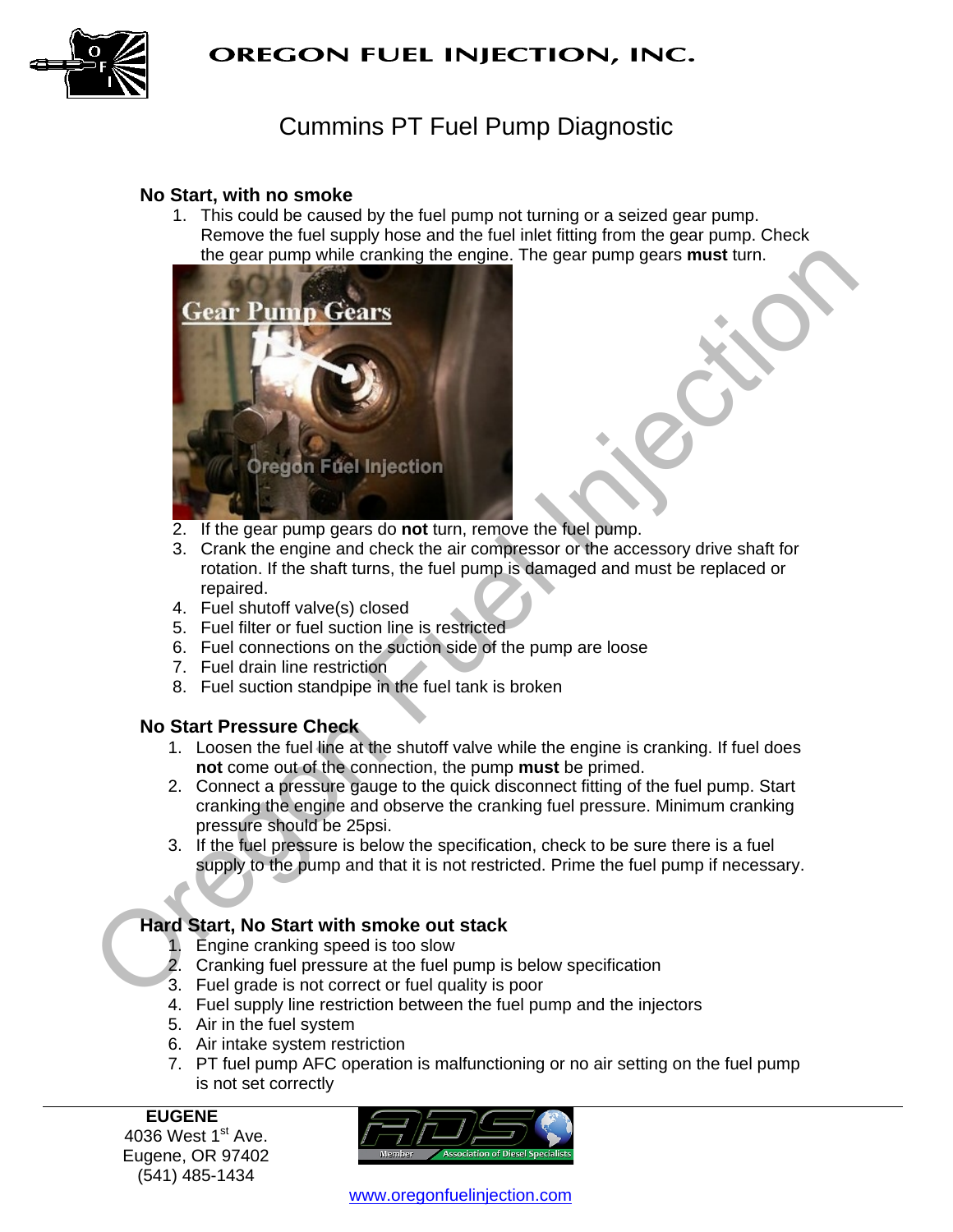



- 8. Overhead adjustments are not correct
- 9. Injector o-rings are damaged or missing
- 10. Injector is malfunctioning

# **Starts and Dies**

- 1. Engine idle speed is set too low
- 2. Idle shutdown or PTO shutdown features are activated
- 3. Air in the fuel system
- 4. Engine-driven units are engaged
- 5. Fuel inlet restriction
- 6. Fuel shutoff valve is closed
- 7. Fuel grade is not correct or the fuel quality is poor
- 8. Fuel pump is malfunctioning
- 9. Engine brake adjustment is not correct

## **Low Power**

1. Throttle linkage out of adjustment, not getting full throttle travel. Make sure the throttle linkage is adjusted so the throttle lever breaks over 3.0 to 6.0 mm [0.12 to 0.24 in] when the lever is in the full throttle position.



NOTE: The throttle lever stop must contact the rear throttle stop screw.

- 2. Fuel grade is not correct or the fuel quality is poor
- 3. Air intake or exhaust leaks
- 4. Air intake system restriction
- 5. Charge air cooler is restricted or leaking
- 6. Intake manifold pressure (boost) is below specification
- 7. Turbocharger problem
- 8. Crankcase pressure is excessive
- 9. Overhead adjustments are not correct
- 10. AFC signal line is restricted or leaking or AFC vent line (if equipped) is plugged
- 11. Injector calibration is not correct or the fuel supply to the injector is restricted
- 12. Fuel pump code (calibration) does not match engine (CPL) build.

## **Slow to Decelerate**

- 1. Throttle linkage or return spring is binding
- 2. Fuel drain line restriction

**EUGENE**  4036 West  $1<sup>st</sup>$  Ave. Eugene, OR 97402 (541) 485-1434

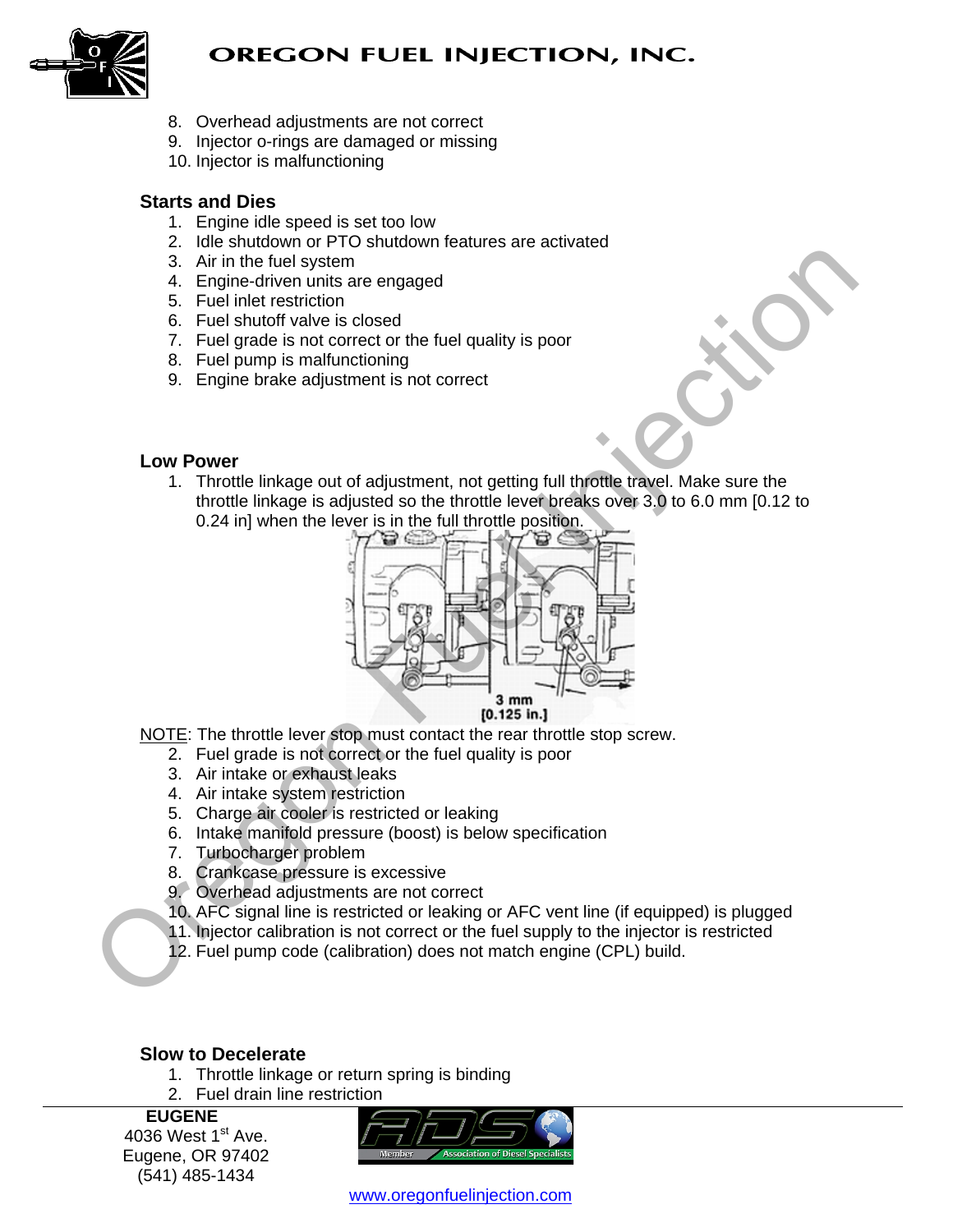

- 3. Fuel tank vents are plugged or damaged
- 4. Overhead fuel tank check valve is restricted or is **not** opening
- 5. Fuel pump pulsation damper is cracked
- 6. PT fuel pump throttle leakage is excessive
- 7. Injector check ball is **not** seating correctly or is missing
- 8. Injector is malfunctioning

#### **Slow Acceleration or Response**

- 1. Fuel inlet restriction
- 2. Fuel drain line restriction
- 3. Intake manifold pressure (boost) is too low
- 4. Throttle linkage adjustment is not correct
- 5. Air intake system restriction
- 6. Exhaust system restriction
- 7. Air intake or exhaust leaks
- 8. Air in the fuel system
- 9. Fuel grade is not correct or the fuel quality is poor
- 10. Fuel supply line restriction between the fuel pump and the injectors
- 11. PT fuel pump AFC operation is malfunctioning or pump is not operating correctly **Slow Acceleration or Response**<br>
1. Fuel inlet restriction<br>
2. Fuel drah inne estimates the cost is too low<br>
4. Throtte linkage adjustment is not correct<br>
4. Throtte linkage adjustment is not correct<br>
4. The fuel system r
	- 12. Fuel pump code (calibration) does not match engine (CPL) build.
	- 13. Injector calibration is not correct or does not match (CPL) build list

#### **Surges at Idle or Hi-Idle**

- 1. Check for air, see air in system section.
- 2. Fuel inlet restriction
- 3. Idle speed is set too low
- 4. Fuel pump pulsation damper is cracked
- 5. Fuel drain line restriction
- 6. Overhead adjustments are not correct
- 7. Injector not working properly
- 8. Automotive and variable speed (VS) governor idle speeds are set too close
- 9. Throttle linkage adjustment is **not** correct
- 10. PT fuel pump calibration is **not** correct
- 11. PT fuel pump is **not** assembled correctly, or mismatched parts
- 12. Camshaft end clearance is excessive

## **Surges under load**

- 1. Fuel inlet restriction
- 2. Air in the fuel system
- 3. Fuel drain line restriction
- 4. Injector is malfunctioning
- 5. Fuel pump pulsation damper is cracked
- 6. Automotive and variable speed (VS) governor idle speeds are set too close
- 7. PT fuel pump calibration is not correct
- 8. PT fuel pump is not assembled correctly or has mismatched parts

**EUGENE**  4036 West  $1<sup>st</sup>$  Ave. Eugene, OR 97402 (541) 485-1434

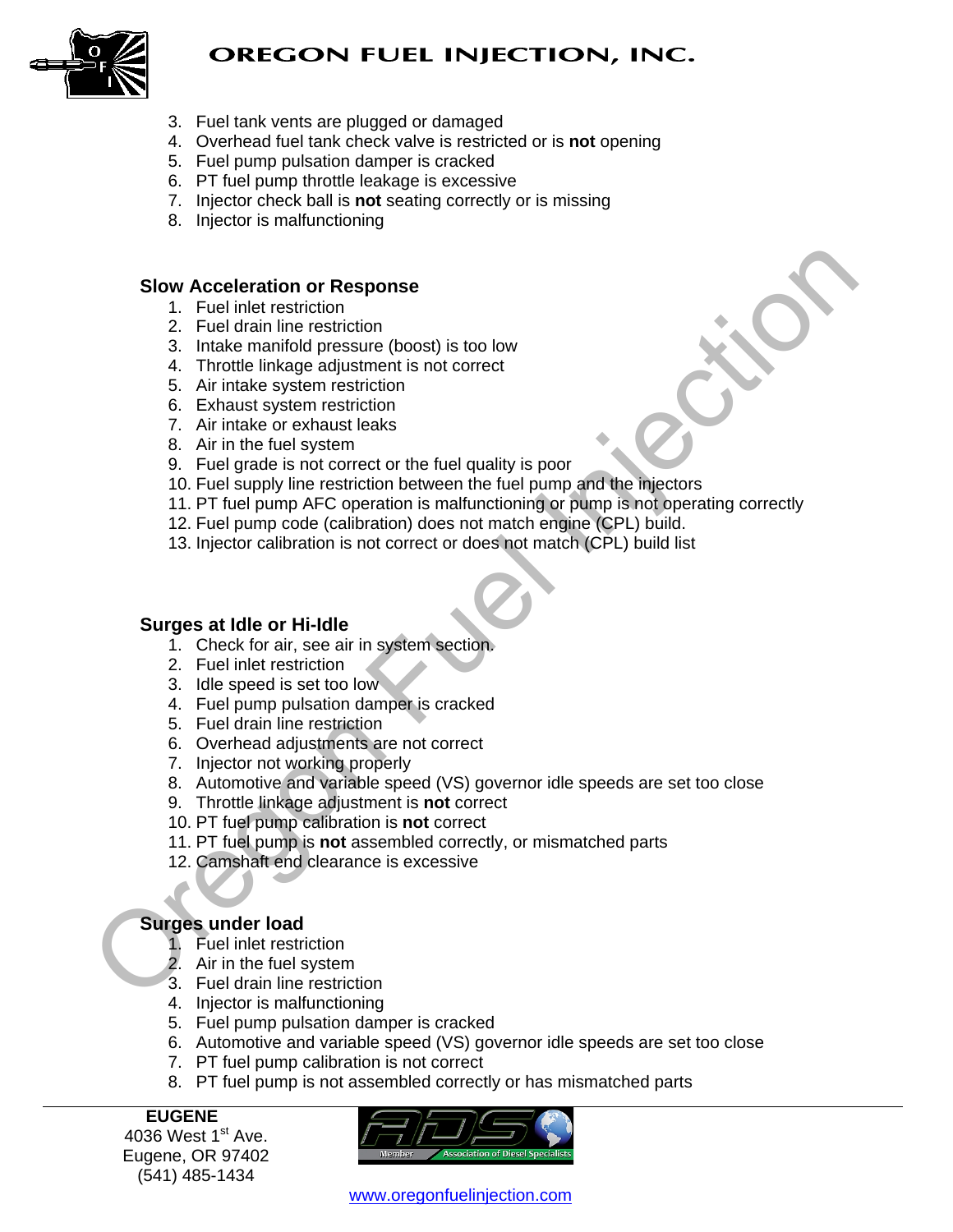

9. Camshaft end clearance is excessive

#### **Rough run at idle**

- 1. Engine idle speed is set too low
- 2. Air in the fuel system
- 3. Fuel pump pulsation damper is cracked
- 4. Fuel grade is not correct or the fuel quality is poor
- 5. If white smoke is present Also see White Smoke, Excessive
- 6. Engine mounts are worn, damaged, or not correct
- 7. Overhead adjustments are not correct
- 8. Injector is malfunctioning
- 9. STC injector top link is not correct
- 10. Camshaft end clearance is excessive
- 11. Cylinder head valve leak
- 12. Internal engine damage

#### **White Smoke, Excessive**

- 1. Coolant temperature is below specification
- 2. Fuel grade is not correct or the fuel quality is poor
- 3. Overhead adjustments are not correct
- 4. Injector cup is damaged or is not correct
- 5. Injector is malfunctioning
- 6. Static injection timing is not correct
- 7. Coolant is leaking into the combustion chamber
- 8. Pistons or piston rings are worn, damaged, or not correct

#### **Black Smoke, Excessive**

- 1. Intake manifold pressure (boost) is too low
- 2. Air intake, charge air cooler or exhaust leaks
- 3. Fuel drain line restriction
- 4. Air intake system restriction
- 5. Exhaust system restriction
- 6. Fuel grade is not correct or the fuel quality is poor
- 7. PT fuel pump no-air fuel pressure is above specification. This would be noticeable on snap throttle acceleration or at during initial acceleration
- 8. Fuel rate is too high, this would be noticed under load, if the fuel pump is over fueled 3. Fuel grade to social technology and the same technology and the same of the same of the same of the same of the Smoke. Excessive<br>
5. Engine mounts are worn, damaged, or not correct<br>
7. Orefhed adjustments are not orient
	- 9. Turbocharger damaged, or incorrect for application
	- 10. Overhead adjustments are not correct
	- 11. Fuel pump code (calibration) does not match engine (CPL) build.
	- 12. Injector cup is damaged or is not correct

## **Dies on Deceleration**

- 1. Fuel inlet restriction
- 2. Air in the fuel system
- 3. Engine idle speed is set too low
- 4. Air intake system restriction

**EUGENE** 

4036 West  $1<sup>st</sup>$  Ave. Eugene, OR 97402 (541) 485-1434

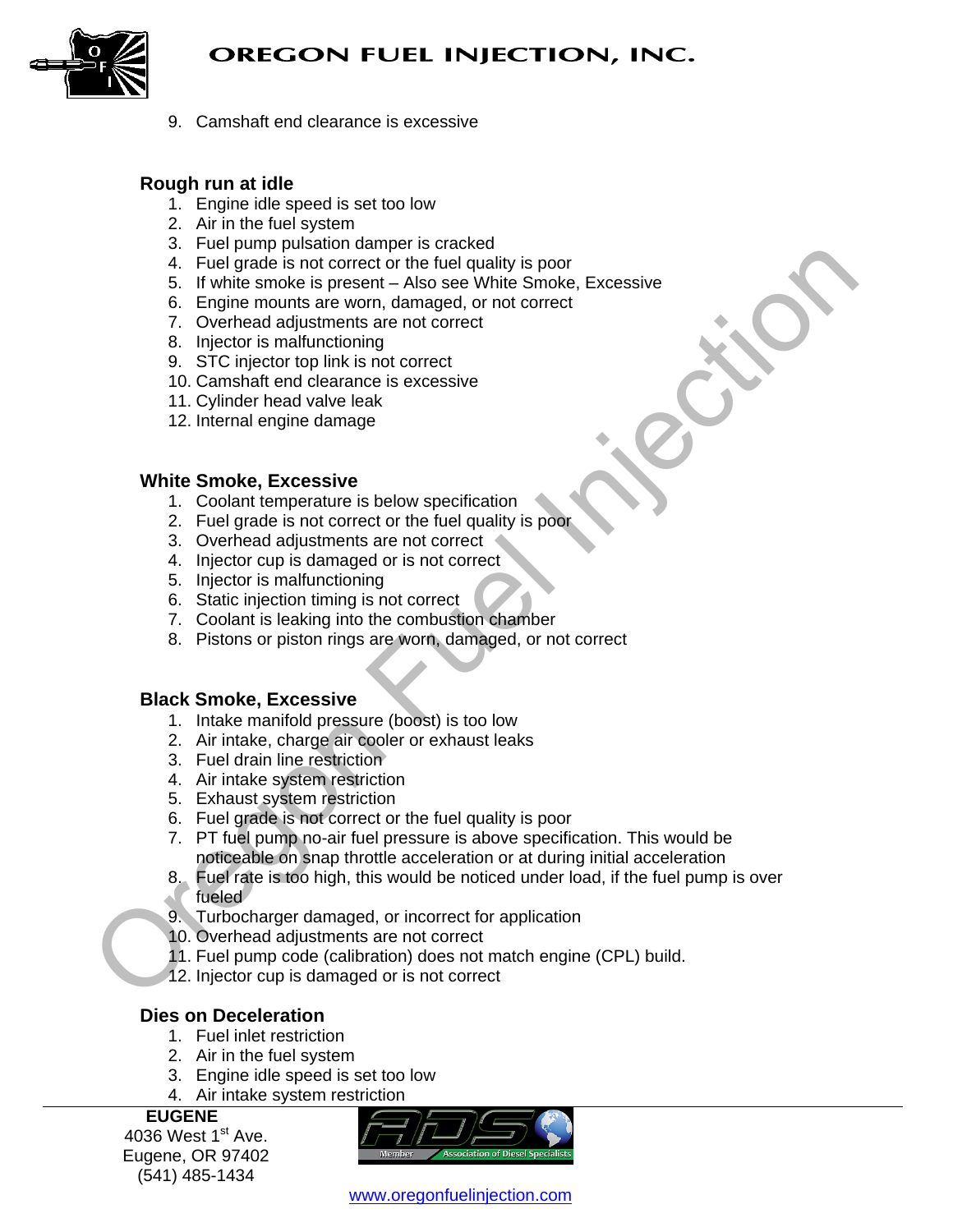

- 5. Fuel pump is malfunctioning
- 6. Fuel grade is not correct or the fuel quality is poor
- 7. Engine brakes are malfunctioning
- 8. Injector is malfunctioning
- 9. Camshaft end clearance is excessive
- 10. Static injection timing is not correct

#### **Idle speed setting**

NOTE: The idle speed can vary on some applications. Refer to the fuel pump code for the specified engine idle speed. Adjust the engine low idle speed between 600 and 800 rpm.

- 1. Shut the engine OFF.
- 2. Remove the plug from the spring pack cover.
- 3. Install the fuel pump idle adjusting tool into the plug hole. Use tool, Part Number 3375981, for holes with pipe threads and tool, Part Number 3823480, for holes with straight threads.



4. Operate the engine for 30 seconds at high idle to remove the air from the fuel system.

NOTE: Make sure the engine is at or above 70°C [160°F].

- 5. Adjust the idle speed. Turn the tool clockwise to increase the idle speed and counterclockwise to decrease the idle speed.
- 6. Shut the engine OFF. Remove the tool and install the plug.
- 7. Start the engine and operate at high idle for 30 seconds until the rpm is constant and all of the air is out of the fuel system.
- 8. Check the idle speed again.

## **Injector, Check for Miss or Smoke**

To locate a smoking cylinder, use a pyrometer or infrared temperature gun to measure the exhaust manifold surface temperature at each cylinder port. The maximum exhaust manifold surface temperature at idle is 143°C [290°F].

**EUGENE**  4036 West  $1<sup>st</sup>$  Ave. Eugene, OR 97402 (541) 485-1434